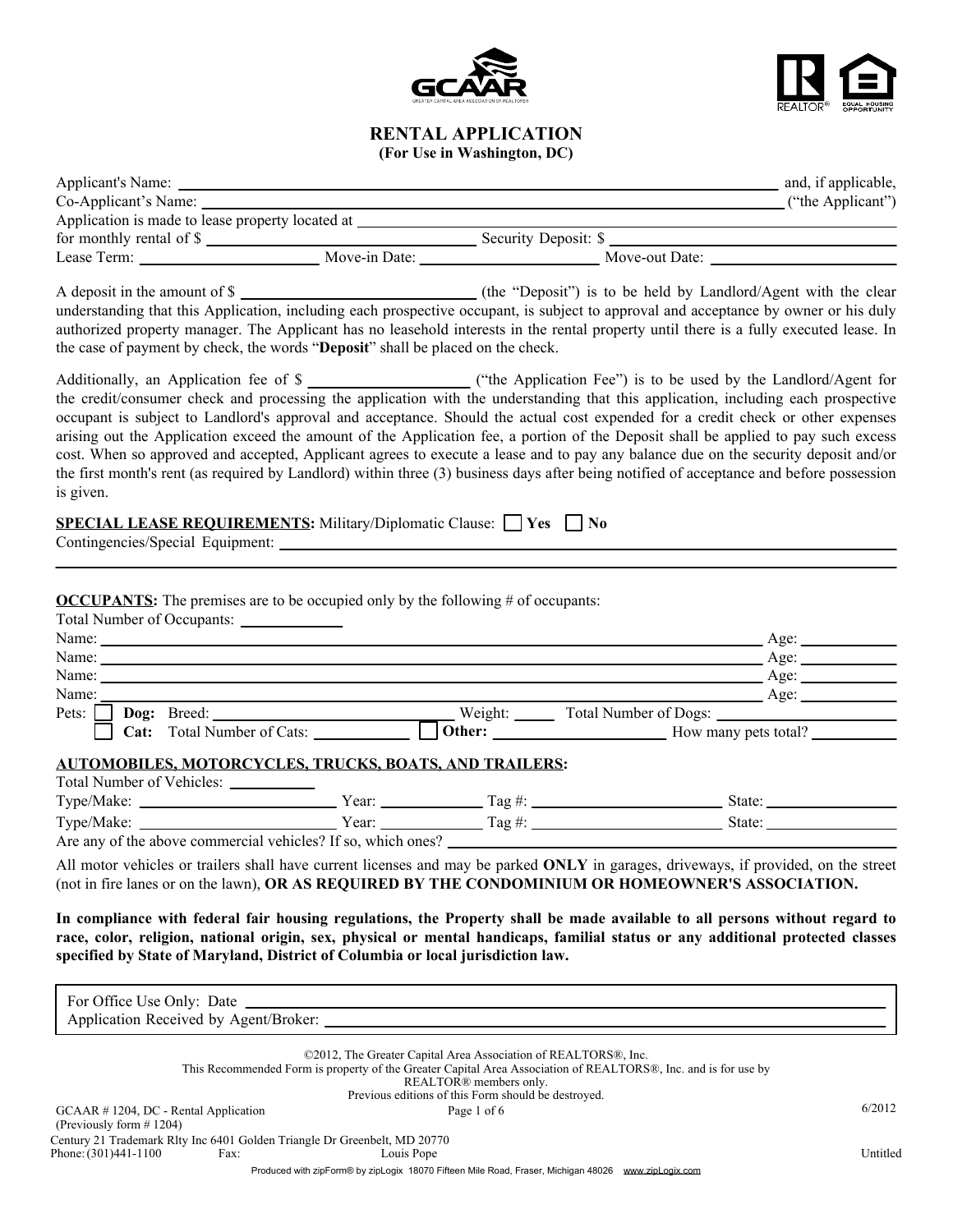| <b>Please Print Legibly:</b>                                                                                                                                                                                                   |      |            |                                                                   |                  |
|--------------------------------------------------------------------------------------------------------------------------------------------------------------------------------------------------------------------------------|------|------------|-------------------------------------------------------------------|------------------|
|                                                                                                                                                                                                                                |      |            |                                                                   |                  |
|                                                                                                                                                                                                                                |      |            |                                                                   |                  |
|                                                                                                                                                                                                                                |      |            |                                                                   |                  |
|                                                                                                                                                                                                                                |      |            |                                                                   |                  |
|                                                                                                                                                                                                                                |      |            |                                                                   |                  |
|                                                                                                                                                                                                                                |      |            |                                                                   |                  |
| <b>Current Address:</b> <u>Street</u>                                                                                                                                                                                          |      |            |                                                                   |                  |
|                                                                                                                                                                                                                                | City |            | State                                                             | $\overline{Zip}$ |
|                                                                                                                                                                                                                                |      |            |                                                                   |                  |
|                                                                                                                                                                                                                                |      |            |                                                                   |                  |
| Reason for moving:                                                                                                                                                                                                             |      |            |                                                                   |                  |
| Have you ever paid late? $\Box$ <b>Yes</b> $\Box$ <b>No If yes, Explain</b> $\Box$                                                                                                                                             |      |            |                                                                   |                  |
| Have you ever been evicted? $\Box$ Yes $\Box$ No If yes, Explain                                                                                                                                                               |      |            |                                                                   |                  |
|                                                                                                                                                                                                                                |      |            |                                                                   |                  |
| List all previous addresses for the last five years including period of stay in each and the name and telephone number of Landlord/                                                                                            |      |            |                                                                   |                  |
| Agent from whom you rented. (Use additional sheet if needed.)                                                                                                                                                                  |      |            |                                                                   |                  |
|                                                                                                                                                                                                                                |      |            |                                                                   |                  |
| Previous Address: <u>Street</u>                                                                                                                                                                                                |      |            |                                                                   |                  |
|                                                                                                                                                                                                                                | City |            | State                                                             | Zip              |
|                                                                                                                                                                                                                                |      |            |                                                                   |                  |
| From (Date): To: To: Monthly Rent: \$                                                                                                                                                                                          |      |            |                                                                   |                  |
|                                                                                                                                                                                                                                |      |            |                                                                   |                  |
|                                                                                                                                                                                                                                |      |            |                                                                   |                  |
| Previous Address: <u>Street</u>                                                                                                                                                                                                | City |            | State                                                             | Zip              |
|                                                                                                                                                                                                                                |      |            |                                                                   |                  |
|                                                                                                                                                                                                                                |      |            |                                                                   |                  |
|                                                                                                                                                                                                                                |      |            |                                                                   |                  |
|                                                                                                                                                                                                                                |      |            |                                                                   |                  |
| Position: Now Long: Now Long: Now Long: Now Long: Now Long: Now Long: Now Long: Now Long: Now Long: Now Long: Now Long: Now Long: Now Long: Now Long: Now Long: Now Long: Now Long: Now Long: Now Long: Now Long: Now Long: No |      |            |                                                                   |                  |
| Address: <u>Street</u><br>the control of the control of the control of the control of the control of                                                                                                                           |      |            |                                                                   |                  |
|                                                                                                                                                                                                                                | City |            | State                                                             | Zip              |
|                                                                                                                                                                                                                                |      |            |                                                                   |                  |
|                                                                                                                                                                                                                                |      |            |                                                                   |                  |
| <b>CURRENT GROSS ANNUAL INCOME:</b>                                                                                                                                                                                            |      |            | $Commission: \$                                                   |                  |
| Base Pay:<br>$\sim$                                                                                                                                                                                                            |      | Dividends: | $\sim$                                                            |                  |
| Overtime:<br>\$<br>the control of the control of the control of                                                                                                                                                                |      | Other:     | \$<br><u>and the state of the state of the state of the state</u> |                  |
| \$<br>Bonuses:                                                                                                                                                                                                                 |      | TOTAL:     | \$                                                                |                  |
|                                                                                                                                                                                                                                |      |            |                                                                   |                  |
| If employed less than one year with current employer, give previous employment information:                                                                                                                                    |      |            |                                                                   |                  |
|                                                                                                                                                                                                                                |      |            |                                                                   |                  |
|                                                                                                                                                                                                                                |      |            |                                                                   |                  |
|                                                                                                                                                                                                                                |      |            |                                                                   |                  |
|                                                                                                                                                                                                                                |      |            |                                                                   |                  |
| Position: Now Long: Now Long: Gross Income: \$                                                                                                                                                                                 |      |            |                                                                   |                  |
|                                                                                                                                                                                                                                |      |            |                                                                   |                  |
| Street                                                                                                                                                                                                                         | City |            | State<br>Zip                                                      |                  |

IF EMPLOYER REFUSES to verify applicant's employment by phone, it shall become the responsibility of the applicant to provide immediate written confirmation of such information. If applicant is self-employed, attach copies for past two years of individual US tax form 1040 and self- employment US tax schedule C.

> ©2012, The Greater Capital Area Association of REALTORS®, Inc. This Recommended Form is property of the Greater Capital Area Association of REALTORS®, Inc. and is for use by REALTOR® members only. Previous editions of this Form should be destroyed.

GCAAR  $\#$  1204, DC - Rental Application Page 2 of 6 6/2012 (Previously form # 1204)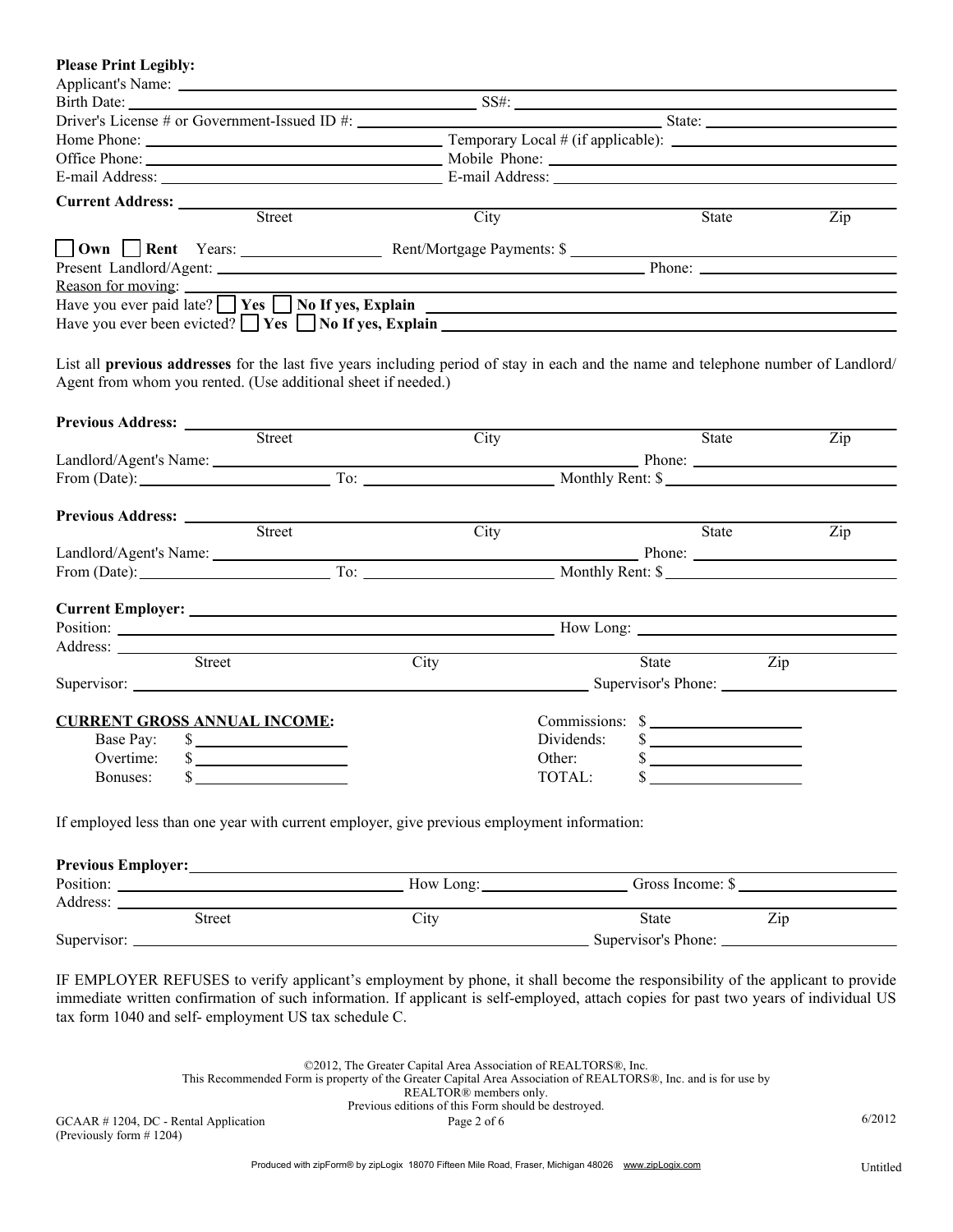| <b>Please Print Legibly:</b>                                                                                                                                                                                                            |      |                 |           |     |
|-----------------------------------------------------------------------------------------------------------------------------------------------------------------------------------------------------------------------------------------|------|-----------------|-----------|-----|
|                                                                                                                                                                                                                                         |      |                 |           |     |
|                                                                                                                                                                                                                                         |      |                 |           |     |
|                                                                                                                                                                                                                                         |      |                 |           |     |
|                                                                                                                                                                                                                                         |      |                 |           |     |
|                                                                                                                                                                                                                                         |      |                 |           |     |
|                                                                                                                                                                                                                                         |      |                 |           |     |
|                                                                                                                                                                                                                                         |      |                 |           |     |
| Street                                                                                                                                                                                                                                  | City |                 | State     | Zip |
|                                                                                                                                                                                                                                         |      |                 |           |     |
|                                                                                                                                                                                                                                         |      |                 |           |     |
| Reason for moving:                                                                                                                                                                                                                      |      |                 |           |     |
| Have you ever paid late? $\Box$ Yes $\Box$ No If yes, Explain $\Box$                                                                                                                                                                    |      |                 |           |     |
|                                                                                                                                                                                                                                         |      |                 |           |     |
|                                                                                                                                                                                                                                         |      |                 |           |     |
| List all previous addresses for the last five years including period of stay in each and the name and telephone number of Landlord/<br>Agent from whom you rented. (Use additional sheet if needed).<br>Previous Address: <u>Street</u> |      |                 |           |     |
|                                                                                                                                                                                                                                         | City |                 | State     | Zip |
|                                                                                                                                                                                                                                         |      |                 |           |     |
|                                                                                                                                                                                                                                         |      |                 |           |     |
|                                                                                                                                                                                                                                         |      |                 |           |     |
| Previous Address: <u>Street</u>                                                                                                                                                                                                         |      |                 |           |     |
|                                                                                                                                                                                                                                         | City |                 | State     | Zip |
|                                                                                                                                                                                                                                         |      |                 |           |     |
|                                                                                                                                                                                                                                         |      |                 |           |     |
|                                                                                                                                                                                                                                         |      |                 |           |     |
| Position: New Long: New Long: New Long: New Long: New Long: New Long: New Long: New Long: New Long: New Long: New Long: New Long: New Long: New Long: New Long: New Long: New Long: New Long: New Long: New Long: New Long: Ne          |      |                 |           |     |
|                                                                                                                                                                                                                                         |      |                 |           |     |
| Address: <u>West Street</u>                                                                                                                                                                                                             | City |                 | State Zip |     |
|                                                                                                                                                                                                                                         |      |                 |           |     |
|                                                                                                                                                                                                                                         |      |                 |           |     |
| <b>CURRENT GROSS ANNUAL INCOME:</b>                                                                                                                                                                                                     |      | Commissions: \$ |           |     |
| Base Pay:                                                                                                                                                                                                                               |      | Dividends:      | $\sim$    |     |
| Overtime:<br><u> 1980 - Johann Barn, mars ann an t-</u>                                                                                                                                                                                 |      | Other:          |           |     |
| Bonuses:<br>the control of the control of the control of                                                                                                                                                                                |      | TOTAL:          |           |     |
| If employed less than one year with current employer, give previous employment information:                                                                                                                                             |      |                 |           |     |
|                                                                                                                                                                                                                                         |      |                 |           |     |
| Position: New Long: New Long: Gross Income: \$                                                                                                                                                                                          |      |                 |           |     |
|                                                                                                                                                                                                                                         |      |                 |           |     |
| Street                                                                                                                                                                                                                                  | City | State           | Zip       |     |
|                                                                                                                                                                                                                                         |      |                 |           |     |

IF EMPLOYER REFUSES to verify applicant's employment by phone, it shall become the responsibility of the applicant to provide immediate written confirmation of such information. If applicant is self-employed, attach copies for past two years of individual US tax form 1040 and self- employment US tax schedule C.

> ©2012, The Greater Capital Area Association of REALTORS®, Inc. This Recommended Form is property of the Greater Capital Area Association of REALTORS®, Inc. and is for use by REALTOR® members only. Previous editions of this Form should be destroyed.

GCAAR  $\#$  1204, DC - Rental Application Page 3 of 6 6/2012 (Previously form # 1204)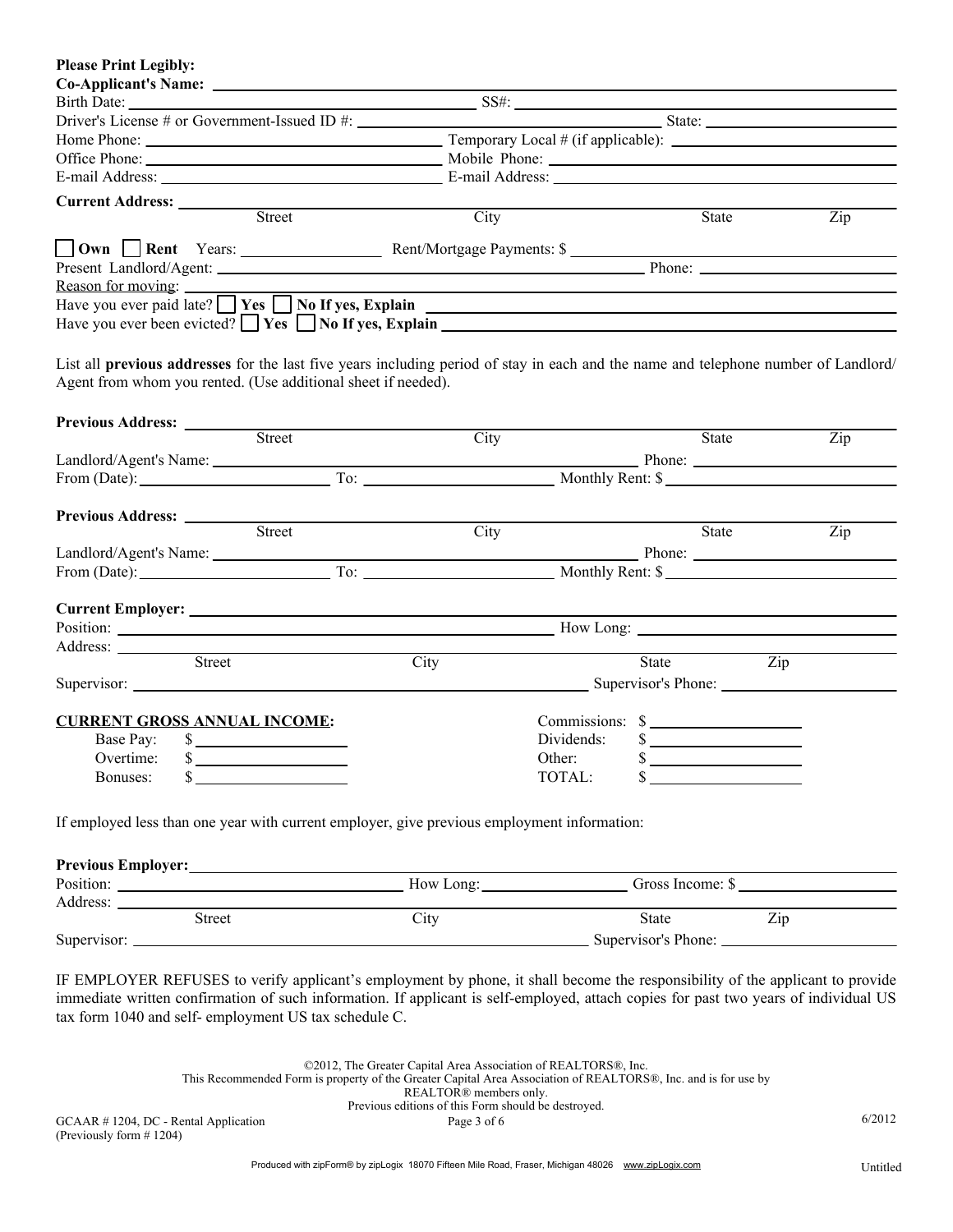#### **APPLICANT / CO-APPLICANT:**

## **HOUSING ASSISTANCE PROGRAM:**

|                                   |  | Are you participating in a Housing Assistance Program? $\Box$ Yes $\Box$ No If yes, please complete info below: |  |
|-----------------------------------|--|-----------------------------------------------------------------------------------------------------------------|--|
| Jurisdiction:                     |  |                                                                                                                 |  |
| Amount: \$                        |  |                                                                                                                 |  |
| Attach appropriate documentation. |  |                                                                                                                 |  |
| <b>ASSETS:</b>                    |  |                                                                                                                 |  |
| Checking Account: \$              |  | Bank:                                                                                                           |  |
| Savings Account:                  |  | Bank:                                                                                                           |  |
| Credit Union:                     |  | Name:                                                                                                           |  |
| Other Assets:                     |  | $(Specify)$ <sub>____</sub>                                                                                     |  |
| TOTAL:                            |  |                                                                                                                 |  |

**LIABILITIES:** *(Auto Loans, Mortgages, Credit Cards, Bank Loans, Installment Loans, Student Loans, Child Support, Alimony etc.)*

| Creditor                                                                                                                                                                                                                                                                                                                              | Total Due                                                                                                                                                                                                                                                                                                                        | <b>Monthly Terms</b> |
|---------------------------------------------------------------------------------------------------------------------------------------------------------------------------------------------------------------------------------------------------------------------------------------------------------------------------------------|----------------------------------------------------------------------------------------------------------------------------------------------------------------------------------------------------------------------------------------------------------------------------------------------------------------------------------|----------------------|
|                                                                                                                                                                                                                                                                                                                                       | $\sim$ \$<br>$\sim$ \$                                                                                                                                                                                                                                                                                                           |                      |
|                                                                                                                                                                                                                                                                                                                                       | $\sim$ \$                                                                                                                                                                                                                                                                                                                        |                      |
|                                                                                                                                                                                                                                                                                                                                       |                                                                                                                                                                                                                                                                                                                                  |                      |
|                                                                                                                                                                                                                                                                                                                                       | $\sim$ \$                                                                                                                                                                                                                                                                                                                        |                      |
|                                                                                                                                                                                                                                                                                                                                       | $\sim$ \$<br>$\frac{1}{2}$ $\frac{1}{2}$ $\frac{1}{2}$ $\frac{1}{2}$ $\frac{1}{2}$ $\frac{1}{2}$ $\frac{1}{2}$ $\frac{1}{2}$ $\frac{1}{2}$ $\frac{1}{2}$ $\frac{1}{2}$ $\frac{1}{2}$ $\frac{1}{2}$ $\frac{1}{2}$ $\frac{1}{2}$ $\frac{1}{2}$ $\frac{1}{2}$ $\frac{1}{2}$ $\frac{1}{2}$ $\frac{1}{2}$ $\frac{1}{2}$ $\frac{1}{2}$ |                      |
| TOTAL:                                                                                                                                                                                                                                                                                                                                | $\frac{\sqrt{2}}{2}$                                                                                                                                                                                                                                                                                                             |                      |
| Have you ever filed for bankruptcy? $\Box$ <b>Yes</b> $\Box$ <b>No</b> $\underline{If}$ yes, Discharge Date:<br>Do you have a suit for judgments against you? $\Box$ Yes $\Box$ No<br>Are you obligated to pay $\Box$ or receive $\Box$ child support or pay $\Box$ or receive $\Box$ alimony?<br>If so, indicate monthly payment: \$ |                                                                                                                                                                                                                                                                                                                                  |                      |
|                                                                                                                                                                                                                                                                                                                                       |                                                                                                                                                                                                                                                                                                                                  |                      |
|                                                                                                                                                                                                                                                                                                                                       |                                                                                                                                                                                                                                                                                                                                  |                      |
| Address Phone: Phone: Phone: Phone: Phone: Phone: Phone: Phone: Phone: Phone: Phone: Phone: Phone: Phone: Phone: Phone: Phone: Phone: Phone: Phone: Phone: Phone: Phone: Phone: Phone: Phone: Phone: Phone: Phone: Phone: Phon                                                                                                        |                                                                                                                                                                                                                                                                                                                                  |                      |
|                                                                                                                                                                                                                                                                                                                                       |                                                                                                                                                                                                                                                                                                                                  |                      |
|                                                                                                                                                                                                                                                                                                                                       |                                                                                                                                                                                                                                                                                                                                  |                      |
|                                                                                                                                                                                                                                                                                                                                       |                                                                                                                                                                                                                                                                                                                                  |                      |
|                                                                                                                                                                                                                                                                                                                                       |                                                                                                                                                                                                                                                                                                                                  |                      |
| <b>LOCAL REFERENCES:</b>                                                                                                                                                                                                                                                                                                              |                                                                                                                                                                                                                                                                                                                                  |                      |
| Name: Name: Name: Name: Name: Name: Name: Name: Name: Name: Name: Name: Name: Name: Name: Name: Name: Name: Name: Name: Name: Name: Name: Name: Name: Name: Name: Name: Name: Name: Name: Name: Name: Name: Name: Name: Name:                                                                                                         |                                                                                                                                                                                                                                                                                                                                  |                      |
| Address: Phone: Phone: Phone: Phone: Phone: Phone: Phone: Phone: Phone: Phone: Phone: Phone: Phone: Phone: Phone: Phone: Phone: Phone: Phone: Phone: Phone: Phone: Phone: Phone: Phone: Phone: Phone: Phone: Phone: Phone: Pho                                                                                                        |                                                                                                                                                                                                                                                                                                                                  |                      |
| Name: <u>Name:</u> Relationship: Relationship: Relationship: 2004                                                                                                                                                                                                                                                                     |                                                                                                                                                                                                                                                                                                                                  |                      |
| Address: No. 1996. The Contract of the Contract of the Contract of the Contract of the Contract of the Contract of the Contract of the Contract of the Contract of the Contract of the Contract of the Contract of the Contrac                                                                                                        |                                                                                                                                                                                                                                                                                                                                  | <b>Phone:</b>        |

©2012, The Greater Capital Area Association of REALTORS®, Inc. This Recommended Form is property of the Greater Capital Area Association of REALTORS®, Inc. and is for use by REALTOR® members only. Previous editions of this Form should be destroyed.

GCAAR  $\#$  1204, DC - Rental Application  $Page\ 4 of 6$  6/2012 (Previously form # 1204)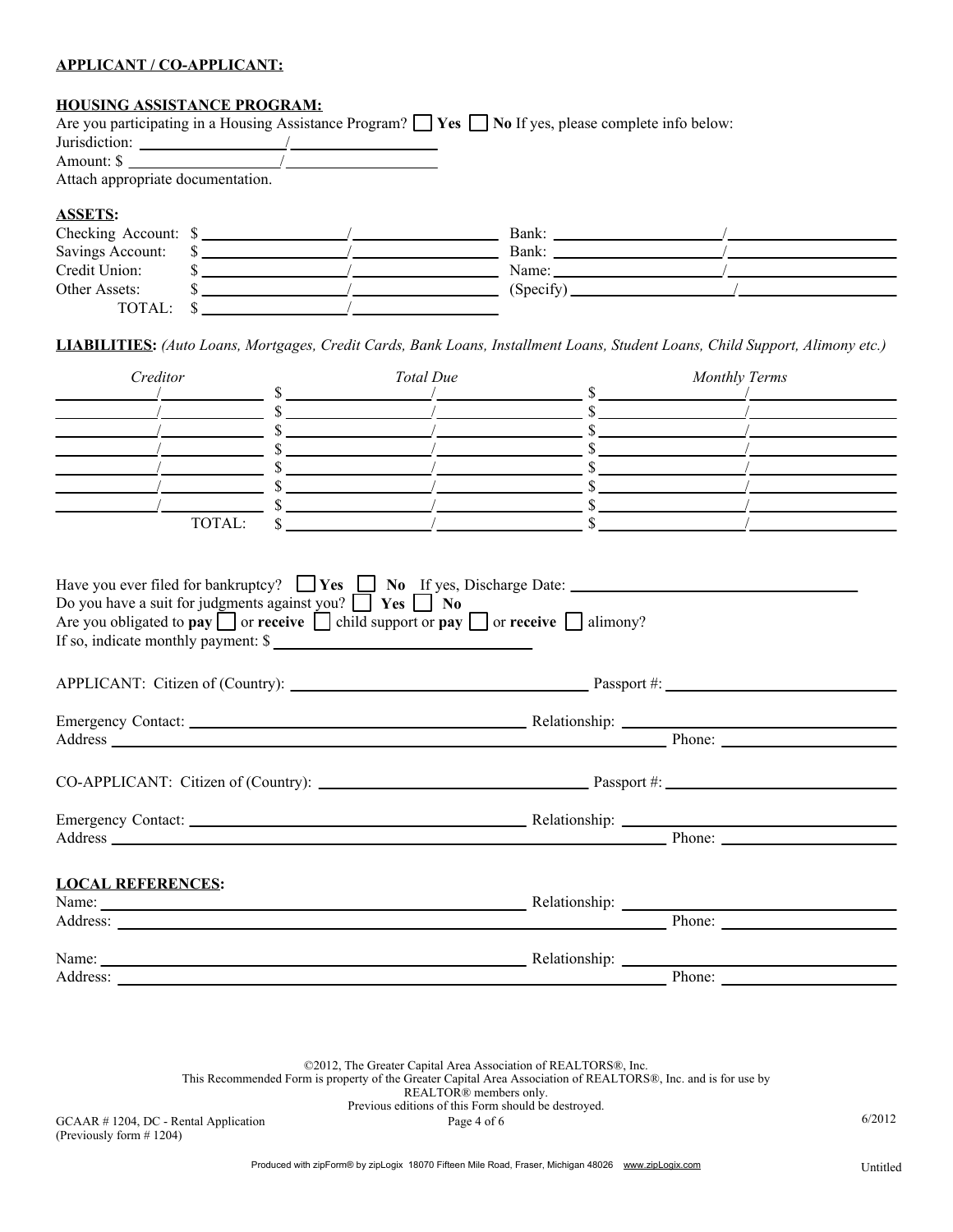# *THE FOLLOWING DISCLOSURES ARE REQUIRED BY THE DISTRICT OF COLUMBIA:*

|  | The housing accommodation is $\Box$ rent-controlled $\Box$ exempt from rent control. |  |  |
|--|--------------------------------------------------------------------------------------|--|--|
|--|--------------------------------------------------------------------------------------|--|--|

- 2. A copy of the current business license is attached.
- 3. The undersigned acknowledge(s) having been shown the Registration/Claim of Exemption form and having been offered a copy of the form for the undersigned.

4. The housing accommodation is registered as - (check as applicable)  $\Box$  **condominium**  $\Box$  **cooperative**  $\Box$  is **converting** to a condominium or cooperative or non-housing use.

5. The owner of the housing accommodation is

6. The amount of the non-refundable application fee is \$ . The amount of the initial security deposit is \$ of twelve months or longer, interest on the security deposit shall accrue at the passbook rate prevailing in the DC financial institution in which the funds are held, which rate is re-set every six months (1st of January and 1st of July). Within forty five days after the termination of the tenancy, the housing provider will either (a) return the security deposit plus any interest to the tenant or (b) notify the tenant of the intent to withhold the deposit for defraying expenses incurred pursuant to the lease. If the housing provider intends to withhold the deposit, then within thirty days after notice to that effect the housing provider will give the tenant an itemized statement of the expenses to which the deposit was applied and refund any remaining balance to the tenant.

- 7. The applicable rent for the unit at the date of this disclosure is \$ .
- 8. The undersigned acknowledge(s) having been shown all Housing Violation Notices issued by the Department of Consumer and Regulatory Affairs within the last twelve months and any Notices issued earlier but still outstanding, and having been offered copies.
- 9. The following petitions or proceedings are pending that could affect the rental unit, whether the rent charged, the services and facilities provided or other matters: Case Number Type of Petition/Proceeding
- 10. The following surcharges (rent increases that will subsequently be rescinded) are in effect for the rental unit: Case Number Type of Surcharge Amount of Surcharge Date of Rescission
- 11. Except for a rent increase upon vacancy, the rent charged a rental unit under rent control may be increased no more frequently than once every twelve months.
- 12. The undersigned acknowledge(s) having been shown the most recent Notice of Change Form filed pursuant to section  $205(g)(1)(C)$  of the Act, relating to change of ownership, management, or services and facilities, and having been offered a copy.
- 13. The undersigned acknowledge(s) receipt of a pamphlet published by the Rent Administrator explaining the Act and any regulations under the Act as they relate to implementation of rent increases and petitions permitted to be filed by housing providers and tenants.

The undersigned acknowledge(s) receipt of this disclosure form, the attachment and the pamphlet published by the Rent Administrator (http://newsroom.dc.gov/file.aspx/release/9439/Rent%20Control%20Pamphlet%208.04.06.pdf) The undersigned acknowledge(s) having been shown the other documents, having been offered copies of those documents and having received any copies of documents requested by the undersigned as set forth above.

*Initials:*  $\_\$ 

**ELECTRONIC SIGNATURES: In accordance with the Uniform Electronic Transactions Act (UETA) and the Electronic Signatures in Global and National Commerce Act, or E-Sign (the Act), and other applicable local or state legislation regarding Electronic Signatures and Transactions, the applicant(s) do hereby expressly authorize and agree to the use of electronic signatures as an additional method of signing and/or initialing this application and/or any future contracts or addenda. The applicants hereby agree that either party may sign electronically by utilizing a digital signature service.**

**Applicant: / Co-applicant: /**

|                                           | ©2012, The Greater Capital Area Association of REALTORS®, Inc.                                                 |        |
|-------------------------------------------|----------------------------------------------------------------------------------------------------------------|--------|
|                                           | This Recommended Form is property of the Greater Capital Area Association of REALTORS®, Inc. and is for use by |        |
|                                           | REALTOR® members only.                                                                                         |        |
|                                           | Previous editions of this Form should be destroyed.                                                            |        |
| $GCAAR \# 1204$ , DC - Rental Application | Page 5 of 6                                                                                                    | 6/2012 |